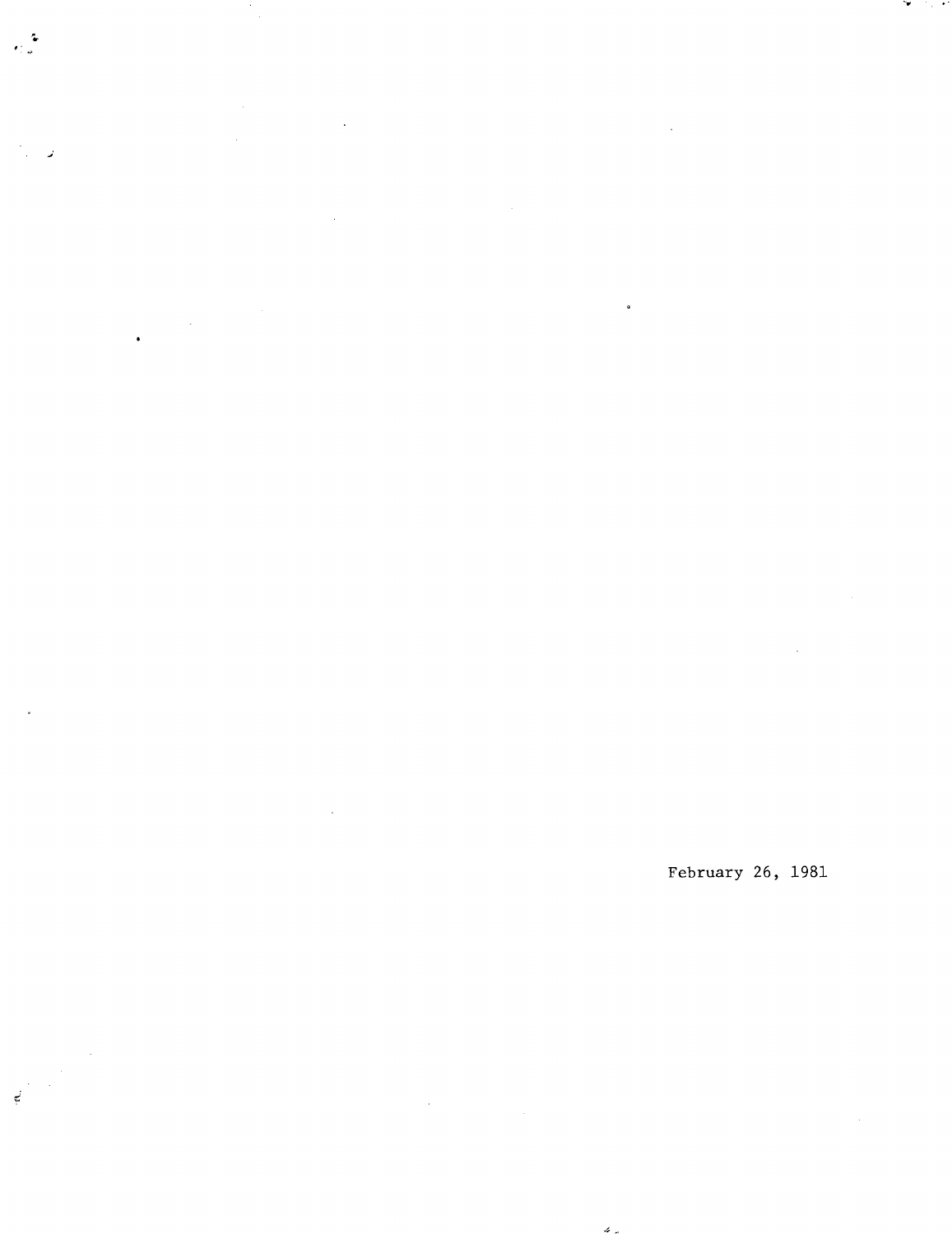The Minutes of the 64th Meeting of the Executive Commitee of Science Faculty Council held on Thursday, February 26, 1981 at 3:40 p.m. in Room 250 Allen Building.

. The contract of the contract of the contract of the contract of the contract of the contract of the contract of the contract of the contract of the contract of the contract of the contract of the contract of the contrac

C

Members Present: C.C. Bigelow, Chairman; Profs T. Berry, J. Charlton, W. Hoskins, P.K. Isaac, P. Loewen, N.E. Losey, D. Punter, J. Stewart, K. Stewart, R.G. Woods; Mr. G. Stewart (SSA); Ms. S. Catt, Secretary.

Visitor: Mr. V. Taylor

The Minutes of the 63rd meeting of October 9, 1980 were approved on a  $1)$ motion by J. Stewart (Punter).

### 2) Proposed Change to Entrance Requirements

Professor Losey outlined the request from Faculty Council that the Executive prepare a report regarding the effect on individual departments of a proposed change in the Science entrance requirements. The Dean's Office had drafted a report which was now to be considered by the Executive. A lengthy discussion followed. Dr. Charlton pointed out that four years ago the Faculty had moved to tighten up admissions requirements, and in a recent informal poll of his department, about 80% of those polled were in favour of retaining those requirements. He also noted that the faculties of Medicine, Pharmacy, Dentistry, required Chemistry and Physics at the 300 level and that the Chemistry Department itself required this. If the present proposal was approved it would allow students to enter with neither Chemistry 300 or Physics 300 - they could be admitted with Biology 300.

The possibility of having different entrance requirements for different departments was raised. This would restrict the choices of students who qualified for entry to, for example, the mathematics area, if they should want to switch to the biological area. The question of requiring students to take five subject areas in first year was discussed. Some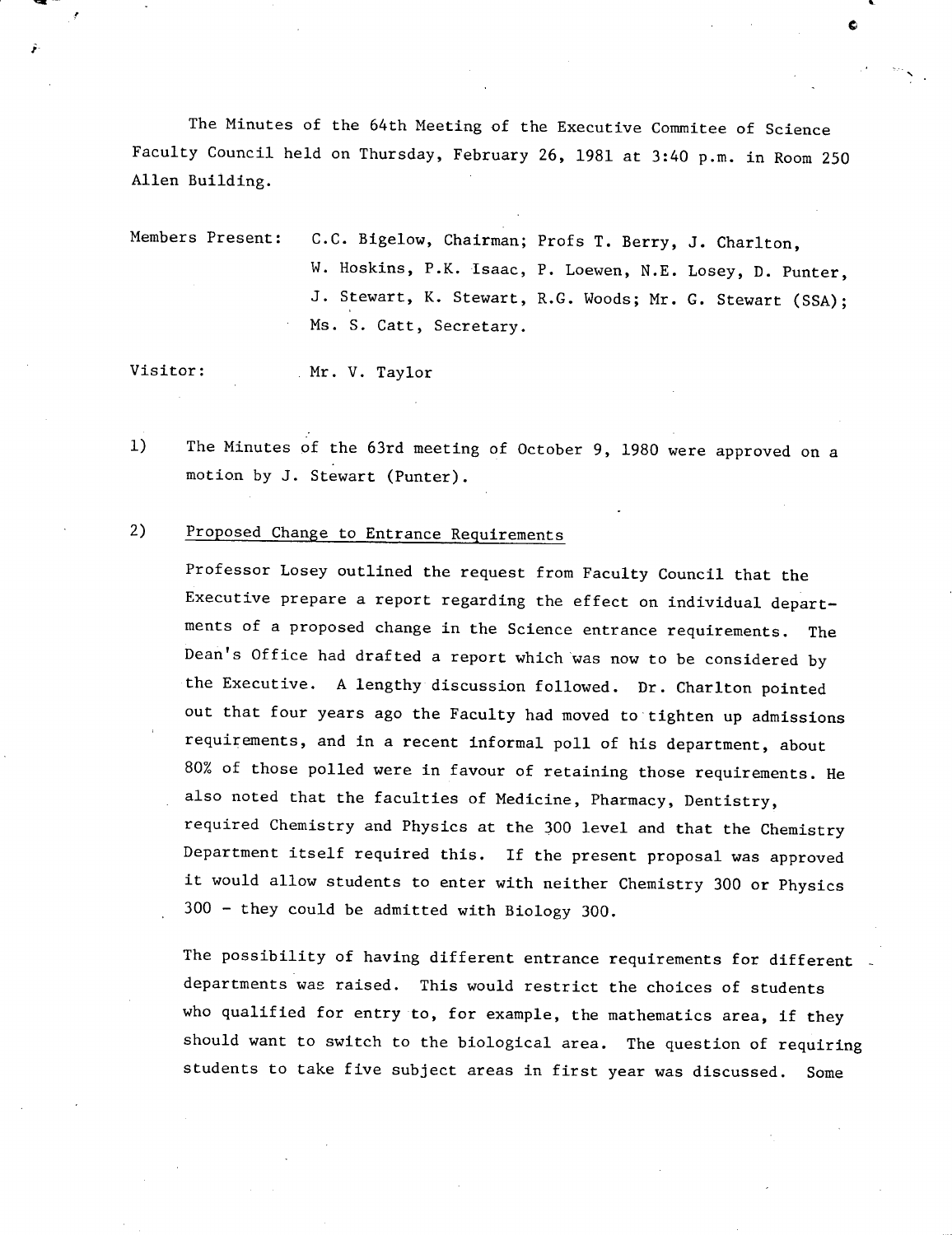members felt all Science students should take at least one laboratory course and pointed out that even Arts students are required to do so. On request, Professor Losey explained the background to the request for a change in entrance requirements, which was the result of conversations with high school guidance counsellors who said that students who were mainly interested in computer science or mathematics, if required to take physics or chemistry, were not eligible to take computer science in final year, due to timetabling problems sometimes, and that there was a morale problem in the high schools. She also pointed out that lab sciences were irrelevent to the production of data processors. English or history would be as good a test of excellence.

It was suggested that the general calendar should have an entry under the Science faculty dealing with admission requirements, listing firstyear courses that had high-school prerequisites and what they were.

Professor K. Stewart suggested that an amendment be made as follows: "Note 2 of the motion to Faculty Council be replaced by an entry in the calendar in the entrance requirements of the Faculty of Science section which tabulates the first year science courses and their high school prerequisites if any."

Professor Hoskins moved (Woods) that

"The Executive Committee endorse the suggested amendment." The motion was CARRIED, with one opposed.

The motion will be rewritten as amended and the report will be sent to Faculty Council as requested by them.

During the above discussion Professor Hoskins had asked that the committee consider a requirement of at least four subject areas in the first year level. As this was not a part of entrance requirements, the Chairman suggested it be the subject of discussion at a future Executive

-2-

1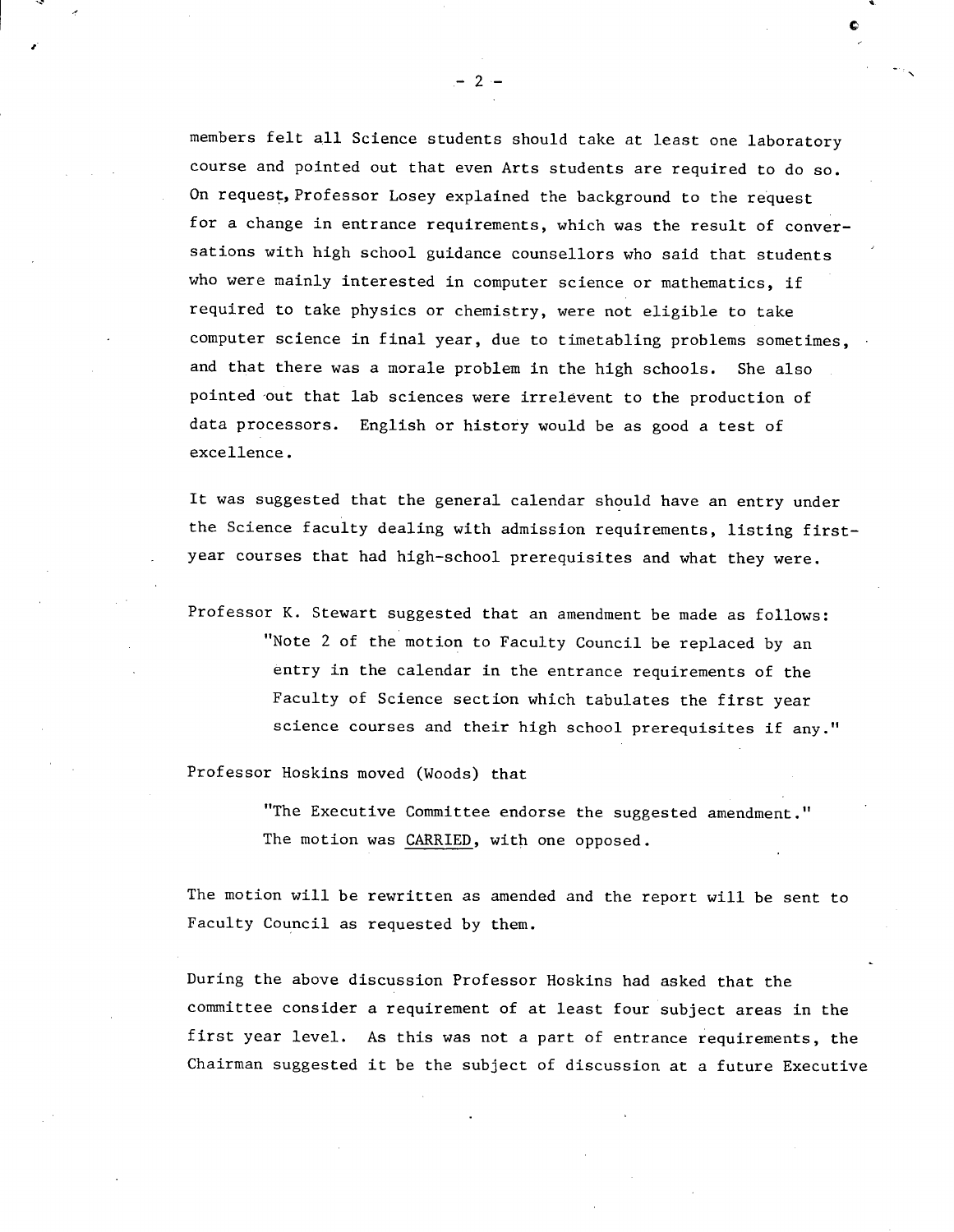meeting. There was also a question as to whether the faculty regularly communicated with high school counsellors information such as regulation changes. Professor Charlton thought the faculty should suggest to high school students that they take Chemistry and Physics because it would give them entrance to many other faculties. Vic Taylor suggested the publication UNSCI Newsletter would be the place for such information as it would be available to students to read as well as counsellors. Asked whether the faculty student advisors visit high schools regularly, Vic Taylor responded that advisors visited as often as they could get invitations and had asked the Community Liaison Officer and the departments to let the Dean's Office know when they were invited to visit schools, and had recently sent out a letter to high schools.

**C** 

#### $3)$ Co-operative Programs

Professor Losey, as Chairperson of the ad hoc committee, had submitted an interim report on the above subject. The Faculty had invited Prof. J. Pasternak of the University of Waterloo to visit the campus and discuss co-operative programs with various departments. The present interim report was written to keep the Executive informed. The pattern recommended on page two is the one Computer Science is interested in but other patterns could be developed for other departments. The Dean had written to Department Heads asking for their comments on the cooperative proposal.

### $4)$ Admissions Policy - External Transfer Students

Vic Taylor explained the present admissions policy and procedures relating to students transferring from other institutions. At the present time the Dean's Office staff handles admission of transfer students, approximately 500 per year. The proposed new regulations would speed up the admission process, which now takes several weeks.

Professor Losey moved (Punter) that the proposed new regulations be approved by the Executive Committee and sent forward to Faculty Council.

-3-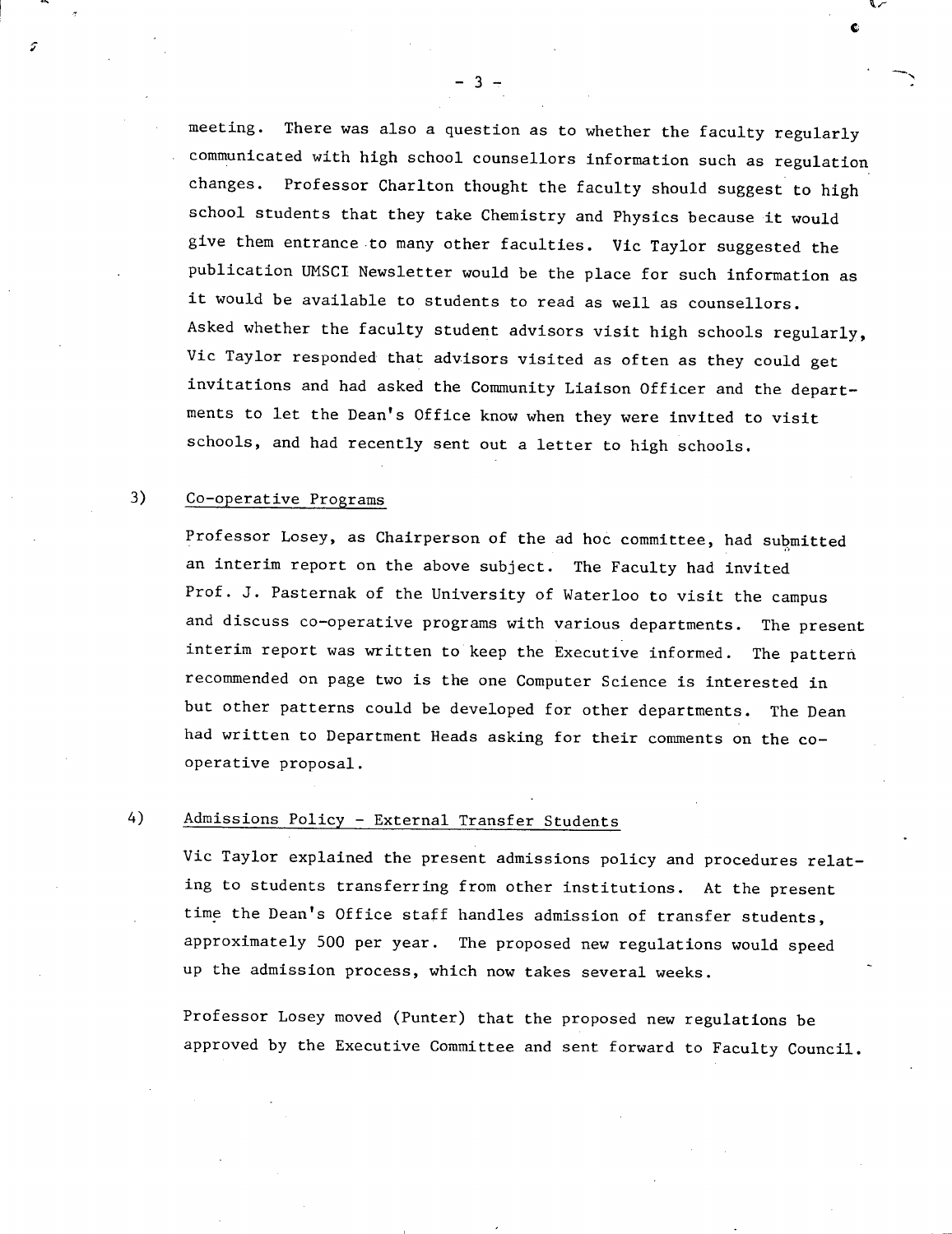After some discussion and explanations of the present procedures and policy, and the effect on the student of the proposed new policy, the motion was CARRIED.

There being no further business, the meeting adjourned at 4:48 p.m.

-